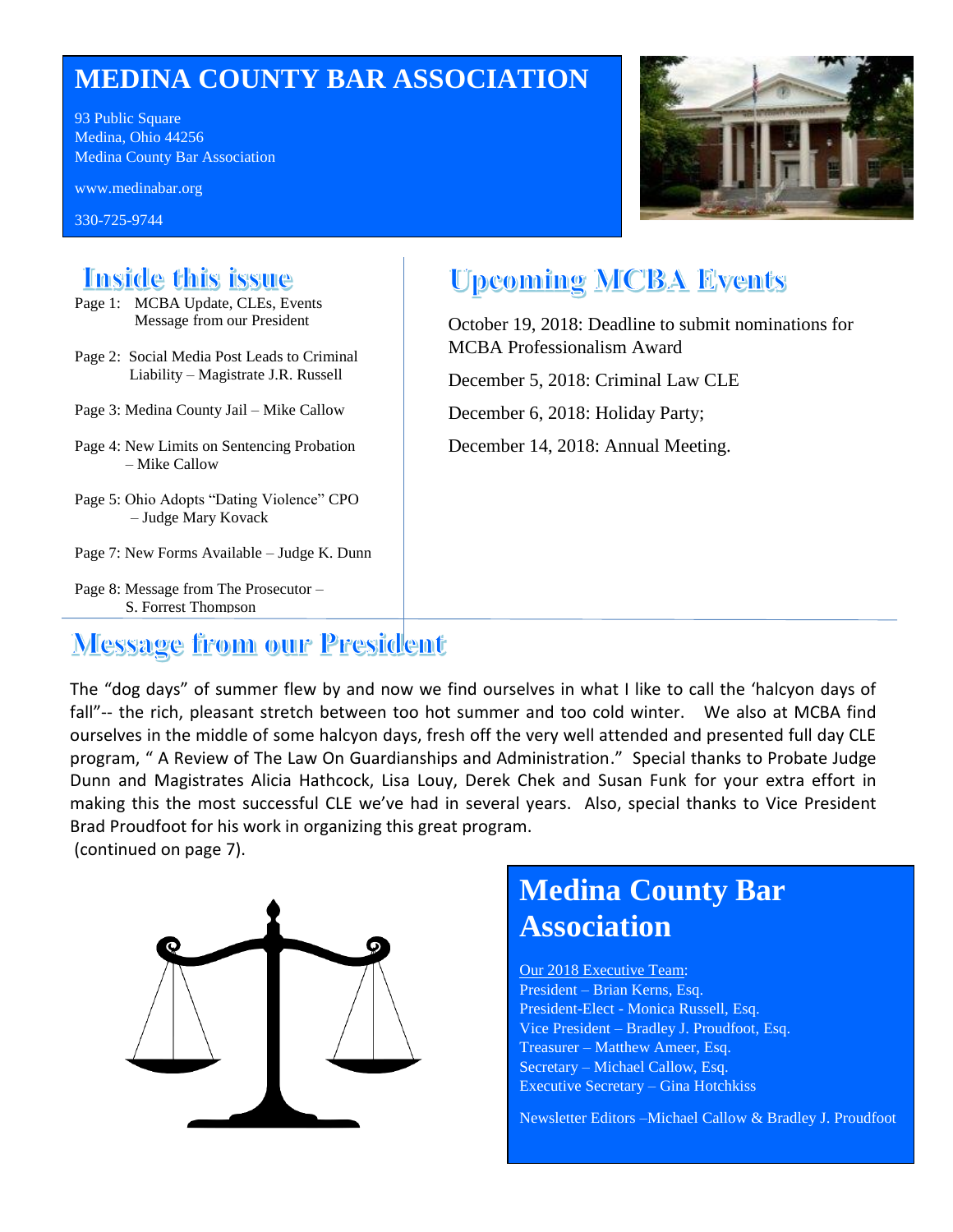## **Social Media Post Leads to Criminal Liability**

The Ninth District Court of Appeals recently affirmed a trial court's determination that a Facebook® post of a homemade music video could support a conviction for aggravated menacing. *State v. Gilbert*, 9th Dist. Lorain No. 17CA011209, 2018-Ohio-1883. In writing the opinion for the majority, Judge Teodosio stressed at the outset that "our decision is based solely on the specific arguments presently before us and does not stand for a blanket proposition that a song containing threatening lyrics, which is posted on the Internet and eventually seen by the intended victim of the threats, always constitutes aggravated menacing under Ohio law." *Gilbert, Id.*, 2018-Ohio-1883, ¶ 5.

Mr. Gilbert wrote and performed a music video with his brother "O.G." *Id.*, ¶ 2. O.G. then posted the song, performed by Mr. Gilbert with O.G. playing a ukulele, on his own Facebook page. *Id.* Mr. Gilbert's lyrics referenced going to his "baby momma's house" and causing serious physical harm to her, her paramour, and their "little kids." *Id.*, at ¶ 2 and 10. Mr. Gilbert repeated "I'm gonna kill you" three times in the last line of the song. *Id.*, ¶ 10. Mr. Gilbert and the mother of his only children "R.C." were involved in a custody dispute at the time the video was posted by O.G. *Id.*, at ¶ 2. R.C.'s cousin saw the video on O.G.'s page, and showed it to her. *Id.* She then reported the video to the police. *Id.*

Mr. Gilbert appealed his conviction arguing mainly that the State did not present sufficient evidence for a rational trier of fact to conclude that Mr. Gilbert knowingly caused his co-parent to believe that he will cause serious physical harm to her or her immediate family. *Id.*, ¶ 7. He argued there was insufficient evidence because the statements were not made directly to her, or to people he knew would communicate them to her. *Id.*, ¶ 8. O.G. posted the video to his page; Mr. Gilbert did not. Mr. Gilbert also argued that he is an artist and a performer who did not write the song about anyone in particular – never directly invoking R.C.'s name in the song – but instead used it as a metaphor. *Id.*, ¶ 11.

The Court stated that "*R.C. 2903.21* is clear and unambiguous on its face and does not impose a requirement that the threat of harm must be uttered directly to the intended victim." *Id.*, ¶ 8, *quoting State v. Knoble*, 9th Dist. Lorain No. 08CA009359, 2008-Ohio-5004, ¶ 13. The statute states: "No person shall knowingly cause another to believe that the offender will cause serious physical harm to the person or property of the other person, the other person's unborn, or a member of the other person's immediate family…" *R.C. 2903.21(A)*. Although the Seventh and the Eleventh District Courts of Appeal have held that a threat to cause harm must be made directly to the victim, the plurality of districts now hold that the threats need not be directly made, so long as a threat is made to a third-party to whom the defendant knew or reasonably should have known would convey the threat to the intended victim. *State v. McWilliams*, 5th Dist. Stark No. 2011-CA-00051, 2012-Ohio-663, ¶ 27, *overruling its prior ruling to adopt the reasoning in Knoble*.

The Ninth District held that in reviewing the evidence in a light most favorable to the prosecution, the State presented sufficient evidence to support a conviction, while it could not conclude that the trial court clearly lost its way. *Gilbert, supra.*, 2018-Ohio-1883, ¶ 13-16. To be sure, Mr. Gilbert blocked R.C. from his own page. *Id.*, ¶ 11. He testified that he did not know O.G. was going to post this particular video. *Id.* But, he admitted he commonly posts his videos and intended to post this one when it was finished. *Id.*, ¶ 11. Further, Mr. Gilbert states at the beginning of the video that he "wants people to like *and share* his videos." *Id.*, ¶ 14. R.C testified that she felt the song was referring to her. *Id.*, ¶ 9. She testified that she was frightened for her life. *Id.*, ¶ 9. An officer testified that R.C. was upset and concerned when she came to the police. *Id.* She testified that she has family and friends who have access to Mr. Gilbert's and O.G.'s pages. *Id.* She would expect to be shown anything on Mr. Gilbert's and O.G.'s pages. *Id.*

The Ninth District affirmed the continuing trend in the courts of appeal that a direct threat to a victim is not a prerequisite to a conviction under the menacing statutes. The Court emphasized that these particular cases are fact intensive and will be decided on a case by case basis. Thus, the Court did not establish and probably cannot establish a bright-line rule for determining when one knew or should have known that they would cause another to believe that the offender will cause harm to the victim, making evidence of direct threats to the victim unnecessary. As we continue to become increasingly connected via social media platforms, courts will surely continue to weigh the impact of ill-advised posts in criminal and civil cases.

*J.R. Russell lives in Medina. He was recently appointed as a Trial Magistrate for the Medina County Domestic Relations Court, by the Honorable Judge Mary Kovack. He was previously in private practice, prosecuting and defending numerous civil cases in state and federal courts in Ohio. He also served as a part-time municipal prosecutor. He is a graduate from The Ohio State University.*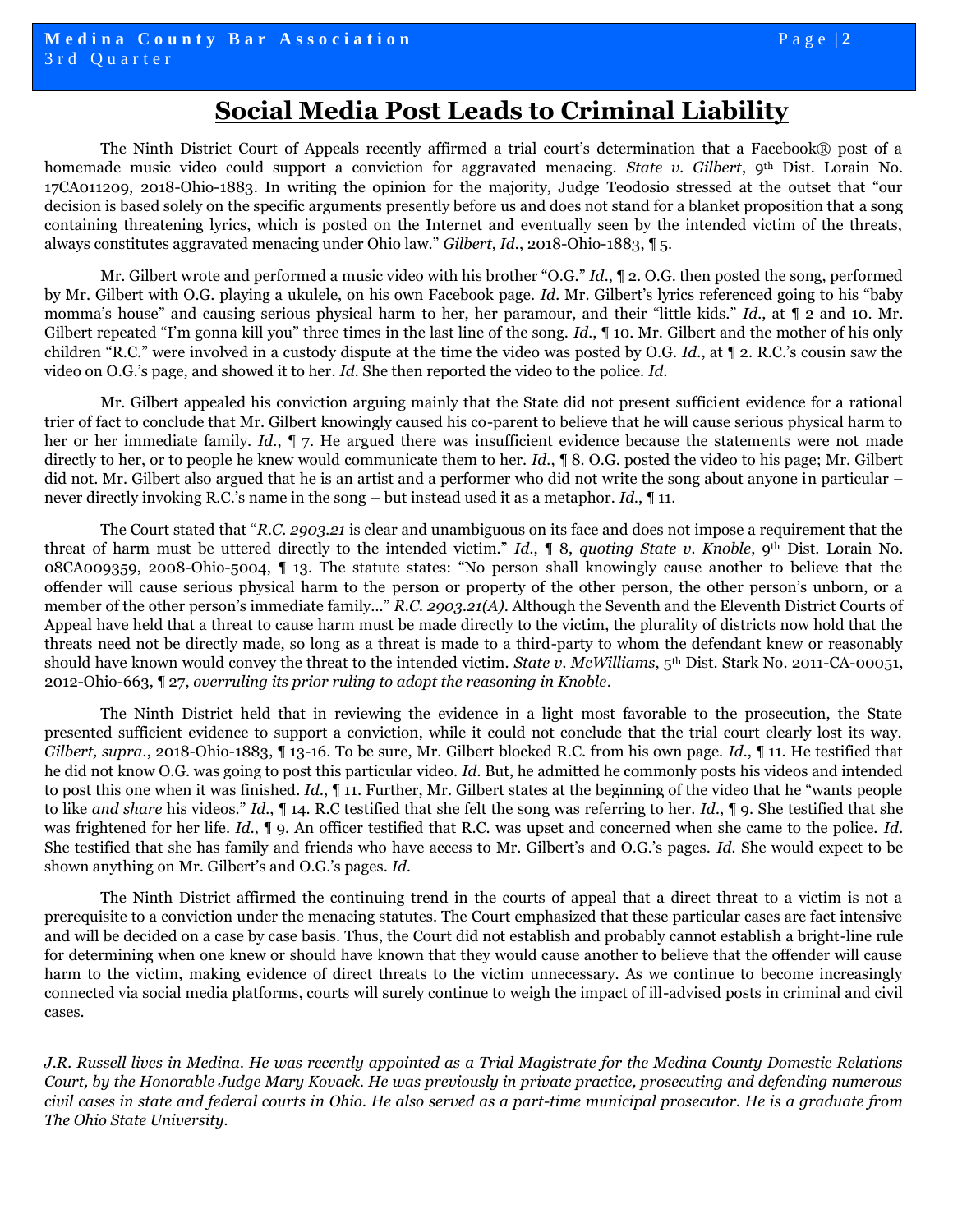# **The MCBA Wants to Hear from You!**

Have you learned of a new statute? Read an interesting case? Let us know! Our members have varied and interesting practices. Please consider sharing your knowledge with the MCBA by submitting an article for our newsletter. Submissions should be in Word format and no more than 1,200 words. Send them by October 30th to Mike Callow at [attorneymikecallow@gmail.com.](mailto:attorneymikecallow@gmail.com)

# **The MCBA On The Web**

Please take the time to check out the Medina County Bar Association at the following sites:

[www.medinabar.org](http://www.medinabar.org/)

[www.facebook.com/MedinaCountyBar](http://www.facebook.com/MedinaCountyBarAssociation) [Association](http://www.facebook.com/MedinaCountyBarAssociation)

## **Submissions for the 2018**

## **Award of Professionalism**

This is a reminder that the MCBA Executive Committee is still accepting nominations for the 2018 Award of Professionalism. Please send your nomination to Bar President, Brian Kerns, at [bkerns@bsphlaw.com](mailto:bkerns@bsphlaw.com) or Gina Hotchkiss at ghotchkiss@medinaco.org.

# Medina County jail is now open for business for prison sentences.

Convicted felons are now serving prison sentences in the Medina County local jail. Effective 9/29/17, state law requires certain "targeted counties" to detain in local jails the persons with felony convictions sentenced to prison terms for less than one (1) year. The targeted counties include Franklin, Cuyahoga, Hamilton, Summit, Montgomery, Lucas, Butler, Stark, Lorain, and Mahoning.

Medina County is a "voluntary county" in the program which means that the administrative judge of the common pleas court and the county commissioners have voluntarily entered into an agreement to house these convicted felons in the local jail. The requirements of the agreement require Medina County to house convicted felons who are sentenced to prison for a term less than twelve (12) months in the local jail. The effective date is July 1, 2018.

There are exceptions to these requirements however. There are exceptions for persons convicted of certain offenses of violence, sex offenses, and offenses which require mandatory prison terms. There are exceptions for persons previously convicted of certain felony offenses of violence, sex offenses, or persons with multiple sentences to serve. See O.R.C. 2929.34.

Mike Callow lives in Wadsworth, Ohio. He is in private practice and spends considerable time in criminal defense. He is a graduate from the University of Akron School of Law.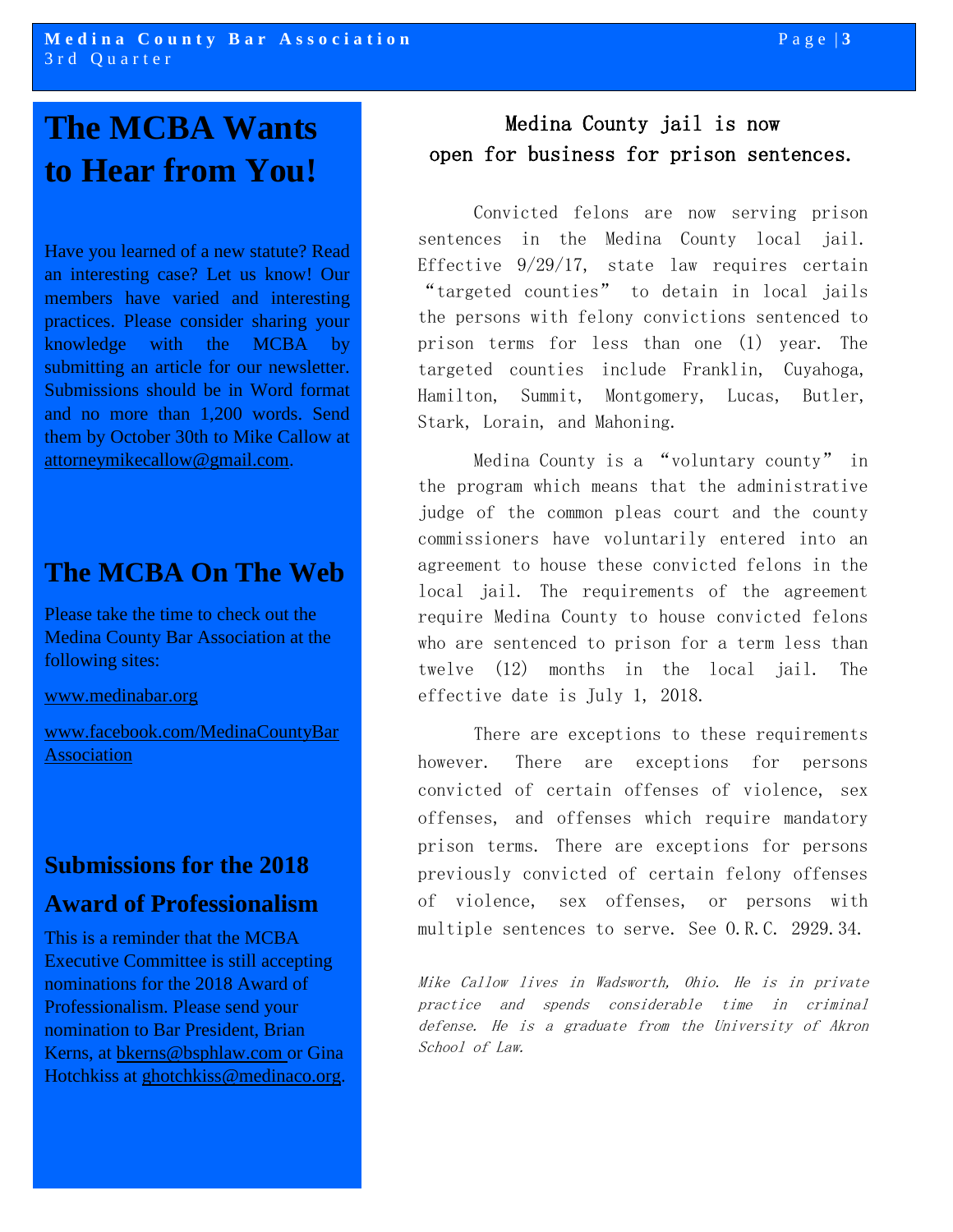### New Limits on Sentencing Probation Violators

House Bill 49, Ohio's Budget Bill, was signed into law by Governor Kasich on June 30, 2017 and includes further limitations on sentencing convicted felons to prison.

In fifth degree felony cases, a court is now limited to sentencing an offender to ninety (90) days for a violation of community control conditions if the violation is either a "technical violation" or a new misdemeanor conviction. The law does not define "technical violation".

In fourth degree felony cases, a court is now limited to sentencing an offender to one hundred and eighty (180) days for a violation of community control conditions if the violation is either a "technical violation" or a new misdemeanor conviction. Again, the law does not define "technical violation".

It is unclear if the new sentencing limitations will be effected by previous sentencing orders relative to "reserve prison sentences" or if there is any retroactive application for persons sentenced prior to the bill's effective dates.

Mike Callow lives in Wadsworth, Ohio. He is in private practice and spends considerable time in criminal defense. He is a graduate from the University of Akron School of Law.

#### New Address for main office of the Ninth District Court of Appeals

Last December, the Ninth District Court of Appeals announced plans to move its headquarters to a new location. That move has now taken place, and, effective September 17, 2018, the Court's address is:

Ninth District Court of Appeals Main Place 121 S. Main Street, Suite 200 Akron, Ohio 44308

Although the address of the Court's headquarters has changed, nothing else will. The Court's telephone numbers will remain the same. Filings must still be made with the clerk of the court of appeals in the county where the case originated, and none of those addresses have changed.

#### Save The Date

The Medina County Bar Association will be sponsoring a Criminal Practice CLE on December 5, 2018. Application for 6.0 CLE hours is pending. Speakers will include Judges, Prosecutors, and Criminal Defense attorneys.

Look for more information in the upcoming month. Should you have any questions please contact either Mike Callow at [attorneymikecallow@gmail.com](mailto:attorneymikecallow@gmail.com) or Brad Proudfoot at [bproudfoot@rpsohiolaw.com.](mailto:bproudfoot@rpsohiolaw.com)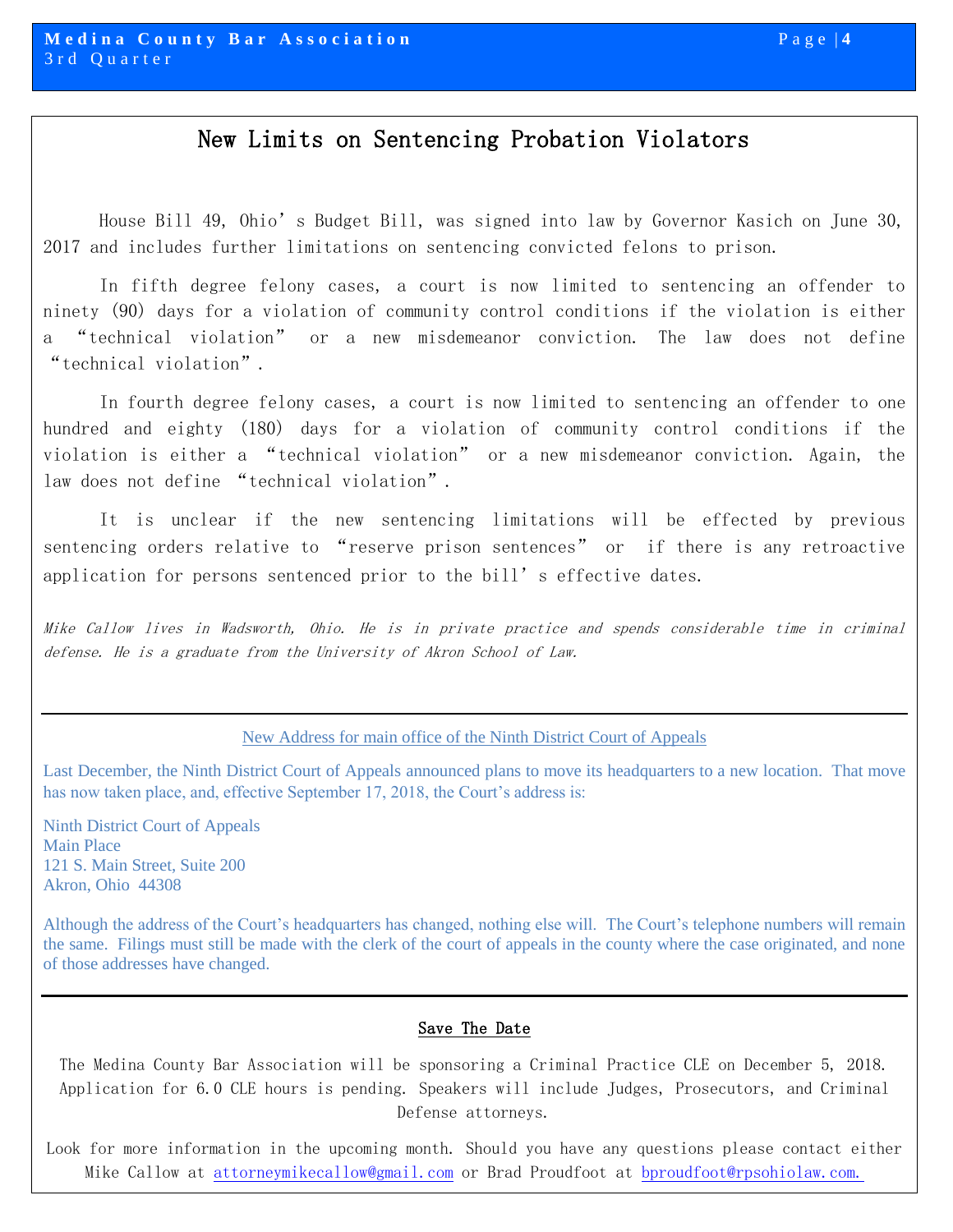

# **Judge Mary Kovack**

Medina County Domestic Relations Court

## **Ohio Adopts "Dating Violence" Civil Protection Orders into Law**

Recently, the Ohio General Assembly approved a bill to expand the types of persons who are able to seek a protection order from a Domestic Relations Court. Effective July 6, 2018, Ohio law now provides protections for those who suffered from violence or are in danger of violence from someone with whom they are in a *dating relationship*.

Previously, the Medina County Domestic Relations Court had the ability to grant protection orders only for a petitioner who "is residing with or has resided with the respondent." *R.C. 3113.31(A)(3)(a)*. Likewise, a petitioner could not obtain a civil protection order from the Medina County Domestic Relations Court, unless the other person was a "family or household member" such as: a spouse, a parent, a child, a sibling, or a cohabitant in a relationship similar to a marriage. *R.C. 3113.31(A)(3)-(4)*.

As with domestic violence civil protection orders, the new law is designed to provide protection for those who have suffered actual bodily injury at the hands of the respondent, who are the subject of threats of imminent serious physical harm directed at the petitioner by the respondent, or who have been the victim of a sexually oriented offense perpetrated by respondent. *R.C. 3113.31(A)(1)(a)(i)-(iv).* The new law provides that a person may seek a protection order against someone with whom he or she is or was in a dating relationship. *R.C. 3113.31(C)(1)*. The new law defines *dating relationship* as "a relationship between individuals who have, or have had, a relationship of a romantic or intimate nature." *R.C. 3113.31(A)(8)*. The relationship must be more than a mere "casual acquaintanceship or ordinary fraternization in a business or social context." *Id.* Similarly, the parties must be adults who are currently in a dating relationship, or who were in a dating relationship "within the twelve months preceding the conduct in question." *R.C. 3113.31(A)(8)*. The petitioner in these situations must provide the court with sufficient facts upon which the court may conclude that a dating relationship existed between the parties. *R.C. 3113.31(C)(3)*.

The basic due process requirements for these types of orders are the same as with domestic violence civil protection orders, civil stalking protection orders, and juvenile civil protection orders. The Domestic Relations Court has a range of orders for the protection of a person seeking to prevent violence from a respondent with whom she or he is or was in a dating relationship. *R.C. 3113.31(E)(1)(a)-(k)*. Some of the options available for the Domestic Relations Court are orders akin to those in domestic violence (*cont'd*)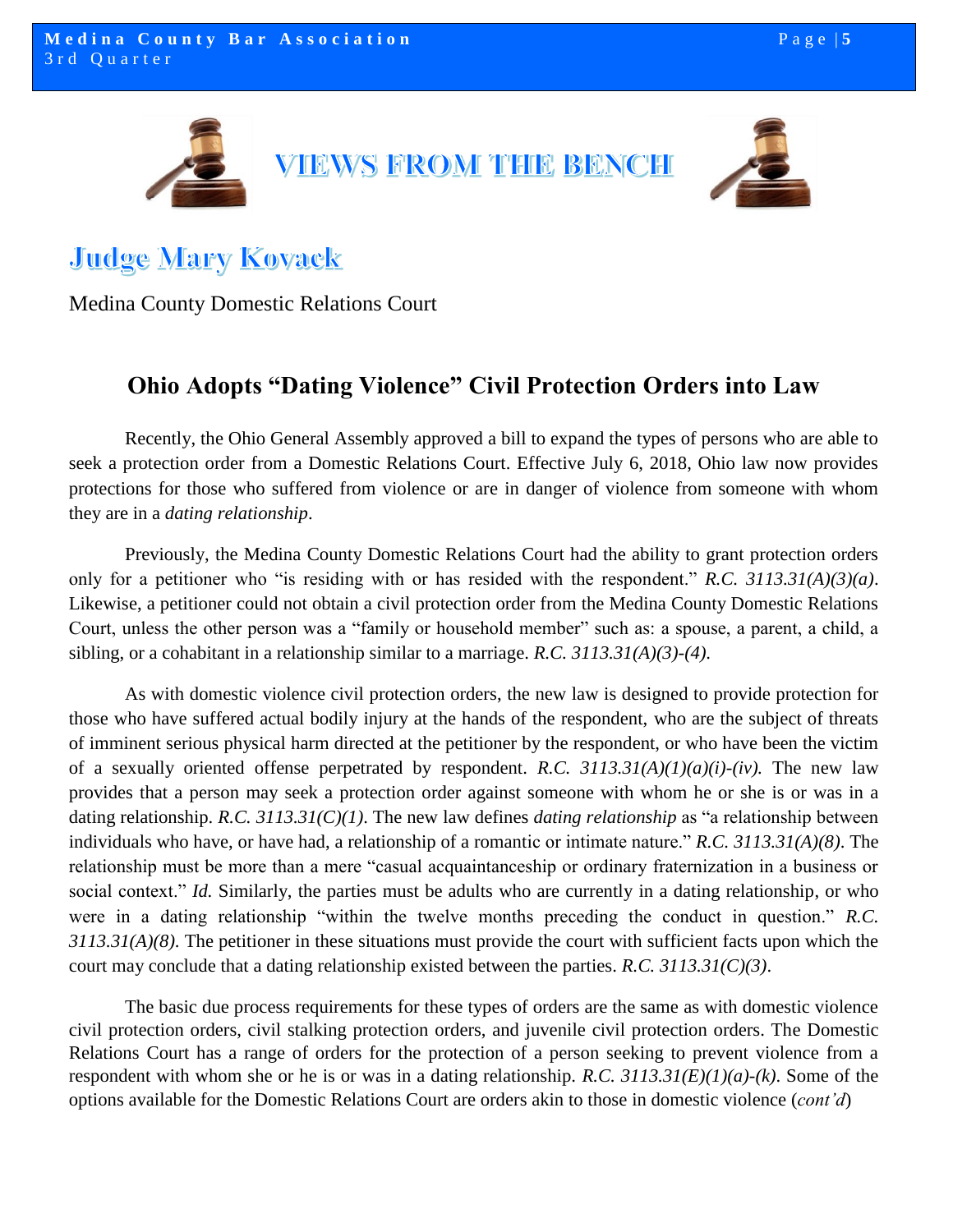## VIEWS FROM THE BENCH



# **Judge Mary Kovack**

Medina County Domestic Relations Court

# **Ohio Adopts "Dating Violence" Civil Protection Orders into Law** (continued from page 5)

civil protection orders, such as: directing the respondent to refrain from abusing or coming within 500 feet of the petitioner; requiring the respondent to seek counseling; requiring the respondent to refrain from entering the residence, school, business, or place of employment of the petitioner; prohibiting respondent from removing, hiding, or harming any companion animal; and/or, directing a wireless service transfer. *R.C. 3113.31(E)(1)(a),(f),(g),(i) and (k)*. A respondent who violates a dating violence protection order may be charged with contempt of court; or, a respondent who "recklessly" violates a dating violence protection order may be charged with a first degree misdemeanor. *R.C. 3113.31(L)(1)(b)*; *R.C. 2919.27*.

"Any law enforcement agency that investigates a domestic dispute shall provide information to the…persons in the dating relationship who are involved…regarding the relief available under this section…" *R.C. 3113.31(I)*. As in cases involving domestic violence civil protection orders, the petitioner in a dating violence case may be accompanied by a victim advocate in all stages of such a proceeding. *R.C. 3113.31(M)*. A petitioner who obtains such a protection order may register it with law enforcement agencies of different counties, and register similar orders from different states. *R.C. 3113.31(N)(1)-(2).* 

The Ohio Supreme Court has proposed several new forms to address dating violence civil protection orders—proposed forms 10.01-P through 10.01-T. Those proposed forms, along with proposed revisions to the existing forms can be found on the Ohio Supreme Court's website under Ohio Rules of Court > Proposed Rule Amendments > Rules of Superintendence for the Courts of Ohio (Sup.R. 10 through 10.05 and related forms – Protection Order Forms). The comment period for the proposed amendments and forms ends October 12, 2018.

*Judge Mary Kovack has been the Administrative Judge of the Medina County Domestic Relations Court since 2001.*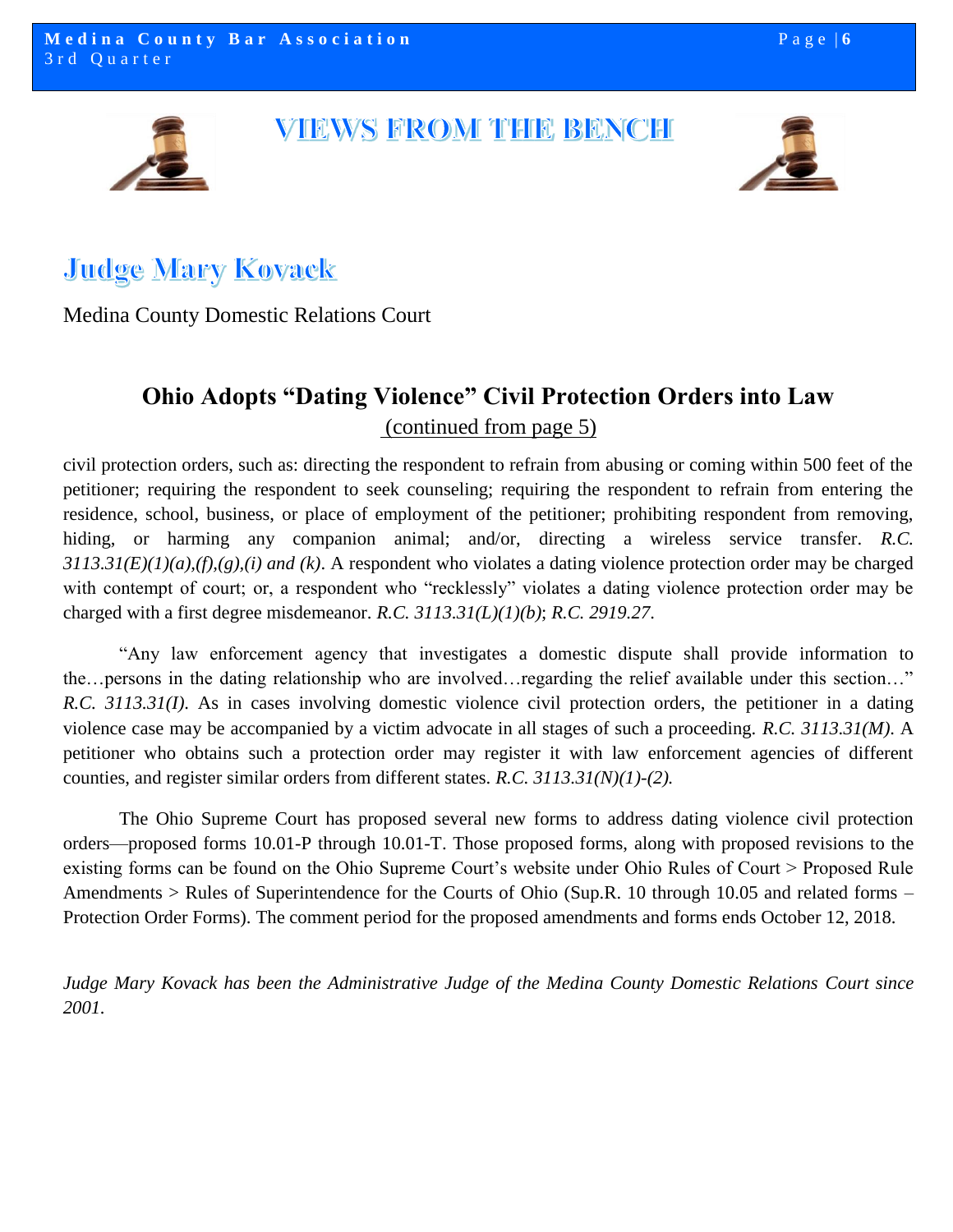# **New Forms Available**

#### **Judge Kevin W. Dunn**

#### **Medina County Probate/Juvenile Div.**

#### PROBATE COURT LAND SALE FORMS AND FLOW CHART NOW AVAILABLE ON COURT WEBSITE

New forms available for use in probate matters involving land sales filed in the Medina County Probate Court. The following Guardianship and Estate Land Sale Forms are now available for your use. The Court has also developed an easy to follow Land Sale Procedural Flow Chart providing you with a stepby-step process to aid you in these matters.

Forms are available at court or online for download on the Court's website at www.MedinaProbate.org.

# **Guardianship/Probate CLE**

The Medina County Probate Law Seminar held on Friday September 21<sup>st</sup> was a resounding success. Special thanks to Judge Dunn, Magistrate Hathcock, Magistrate Louy, Magistrate Cek, attorney Susan Funk, and Laura Toth for donating your time and expertise.

Thank you to everyone that made this the most attended CLE sponsored by the MCBA since 2003!

#### **President's message (continued from page 1):**

So far in 2018, we've produced more low-cost CLE programs than at any time in recent memory. The programming has included a Delinquency Practice and Procedure CLE (spring); a Trial Courts CLE seminar (Spring/summer) presented with programming from the Medina Municipal Court, the General Division of Medina County Court of Common Pleas and the Ninth District Court of Appeals. We've also had our annual Law Day presided over by the Ohio Supreme Court's newest member, Justice Mary DeGenaro, as well as fun social events like the New Lawyers cocktail party (Summer) and the Summer Bar Picnic.

The Quarterly Luncheon on September 14, 2018 at Sérénité Restaurant at 538 West Liberty, Medina (the former Medina Steak House) was a nice way to meet while supporting the remarkable response to addiction problems that brought Sérénité into being. Our guest speaker there was Magistrate J.R. Russell who spoke to us regarding Civil Protective Orders. Thank you to all those who took the time to attend and participate.

The final programming for MCBA includes the upcoming year-end events. Please add these to your calendar now save the date:

- December 5, 2018 Criminal Practice CLE (Location TBD)
- December 6, 2018 Annual MCBA Holiday Party (evening)
- December 14, 2018 Ethics CLE and Annual Meeting/Luncheon (Santosuossos)

Thank you to all of our members who have stepped up this year to participate and/or to make recommendations and offer feedback as we transition into the sweet cool days of Autumn, and be sure to join us for the **quarterly luncheon coming up on Friday, December 14 at Santosuossos in Medina.** In the meantime, have a great fall season!

Best regards,

Brian Kerns

Bonezzi Switzer Polito and Hupp

MCBA President